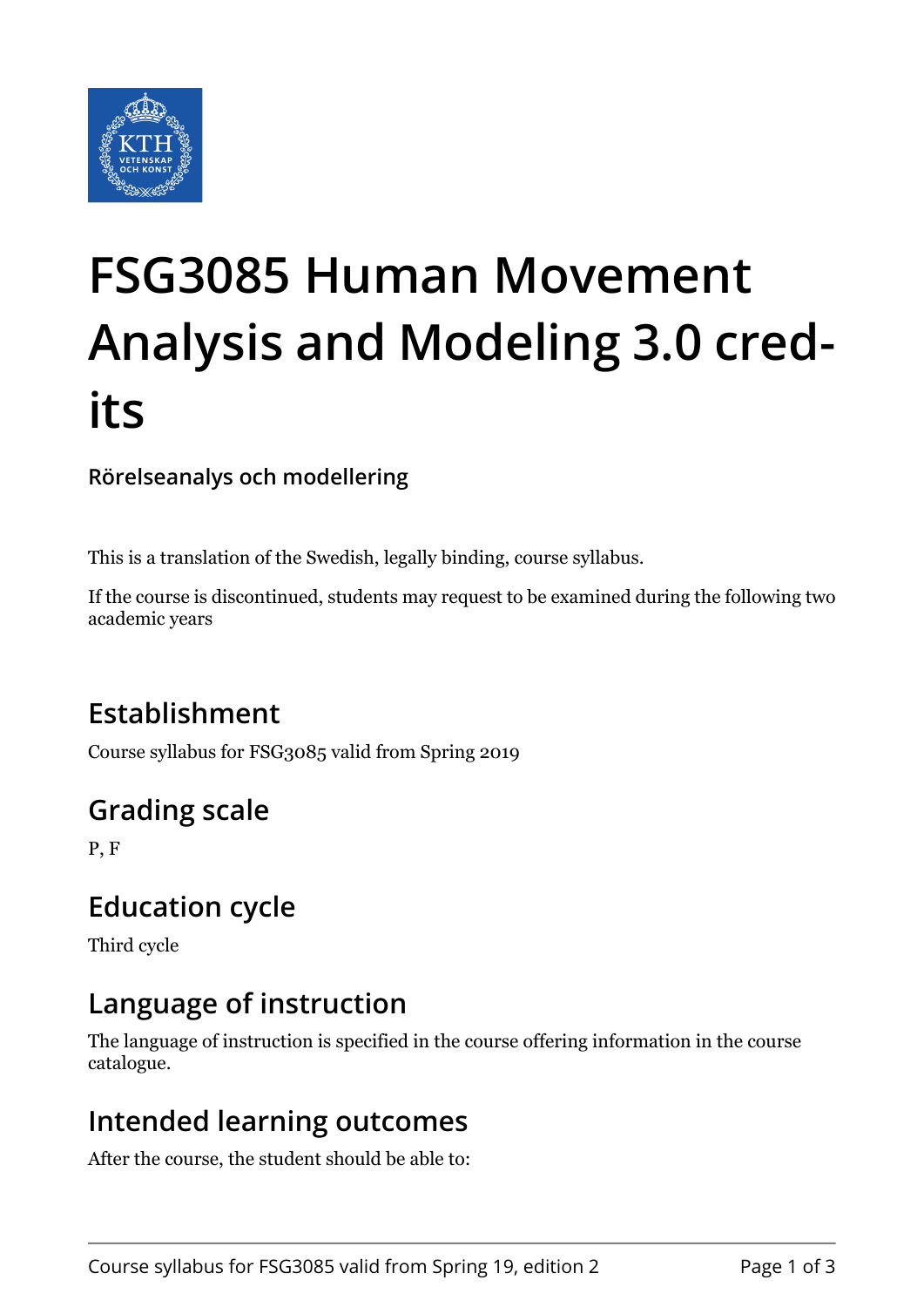- Understand the concepts and implementation of motion analysis in hospital and research settings
- Implement experimental motion analysis data into a computerized musculoskeletal modeling environment
- Understand how experimental errors may translate into numerical errors and possibly propagate
- Have a basic understanding of motion capture software
- Have a good understanding of graphics-based biomechanical modeling software

#### **Course contents**

The course focuses first on the experimental motion analysis of humans, in which active cameras record motion from small markers placed on the subjects, after which a model to calculate actual joint motion and loading is used. This experimental motion analysis can then be implemented into musculoskeletal modeling software, after which muscle activations, anatomical structure, loading conditions and material properties can be modified to represent, for example, presence of pathology, which may change the strategy of the motion.

The motion capture will take place at Karolinska University Hospital and the simulation, at KTH Engineering Science, Mechanics. The cuorsewill require familiarity with motion capture and anaysis software from Vicon Motion Systems. The program SIMM by Musculographics Inc. is central to the course, with the additional module Dynamic Pipeline, which provides a pipeline between the biomechanical model and the calculated equations of motion in the underlying program SD/Fast.

## **Specific prerequisites**

Participants should be enrolled in a PhD program related to biomechanics.

## **Examination**

- INL1 Assignment, 1.5 credits, grading scale: P, F
- PRO1 Project work, 1.5 credits, grading scale: P, F

Based on recommendation from KTH's coordinator for disabilities, the examiner will decide how to adapt an examination for students with documented disability.

The examiner may apply another examination format when re-examining individual students.

INL1 Assignment 1,5 hp (P, F)

PRO1 Project work 1,5 hp (P, F)

# **Other requirements for final grade**